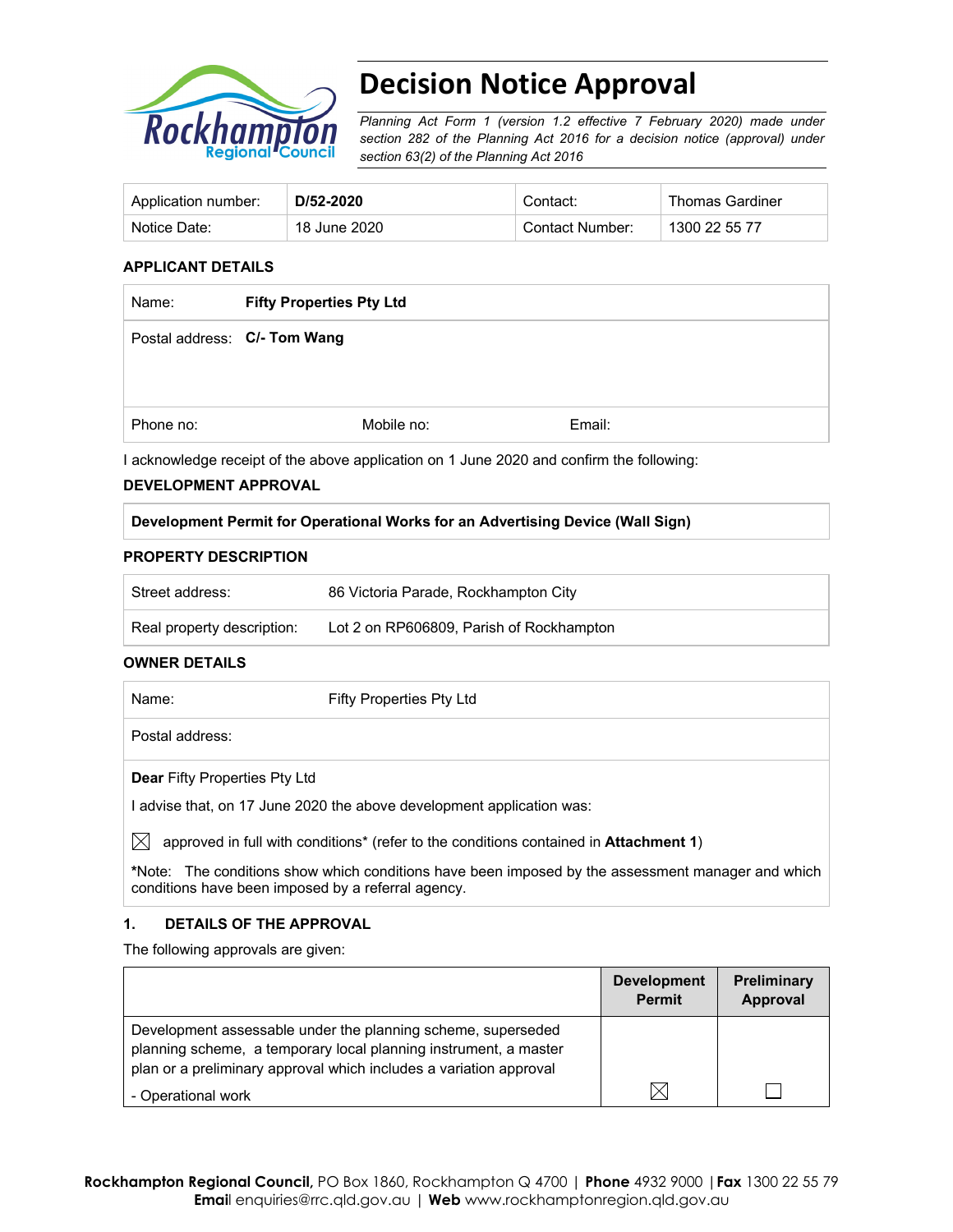# **2. CONDITIONS**

This approval is subject to the conditions in Attachment 1.

### **3. FURTHER DEVELOPMENT PERMITS REQUIRED**

Please be advised that the following development permits are required to be obtained before the development can be carried out:

| Type of development permit required | Subject of the required development permit |
|-------------------------------------|--------------------------------------------|
| Building Works                      |                                            |

#### **4. REFERRAL AGENCIES Nil**

# **5. THE APPROVED PLANS**

**The approved development must be completed and maintained generally in accordance with the approved drawings and documents:** 

| <b>Plan/Document Name</b>          | Prepared by | Date         | Reference No. | Version/ Issue |
|------------------------------------|-------------|--------------|---------------|----------------|
| Accor-Mercure Hotel<br>Rockhampton | SignSpec    | 10 June 2020 | MERCU00019-04 |                |

# **6. CURRENCY PERIOD FOR THE APPROVAL (s.85 of the** *Planning Act***)**

The standard currency periods stated in section 85 of *Planning Act 2016* apply to each aspect of development in this approval, if not stated in the conditions of approval attached.

# **7. STATEMENT OF REASONS**

| Description of the<br>development                  | The proposed development is for Operational Work for an Advertising Device<br>(Wall Sign)                                                                                                                                                                                                                                                                       |                                                                                                                                                         |  |  |
|----------------------------------------------------|-----------------------------------------------------------------------------------------------------------------------------------------------------------------------------------------------------------------------------------------------------------------------------------------------------------------------------------------------------------------|---------------------------------------------------------------------------------------------------------------------------------------------------------|--|--|
| <b>Reasons for Decision</b>                        | The proposed development does not compromise the strategic<br>a)<br>framework in the Rockhampton Region Planning Scheme 2015;                                                                                                                                                                                                                                   |                                                                                                                                                         |  |  |
|                                                    | Assessment of the development against the relevant zone purpose,<br>b)<br>planning scheme codes and planning scheme policies demonstrates<br>that the proposed development will not cause significant adverse<br>impacts on the surrounding natural environment, built environment and<br>infrastructure, community facilities, or local character and amenity; |                                                                                                                                                         |  |  |
|                                                    | The proposed development does not compromise the relevant State<br>C)<br>Planning Policy; and                                                                                                                                                                                                                                                                   |                                                                                                                                                         |  |  |
|                                                    | d)<br>On balance, the application should be approved because the<br>circumstances favour Council exercising its discretion to approve the<br>application even though the development does not comply with an<br>aspect of the assessment benchmarks.                                                                                                            |                                                                                                                                                         |  |  |
| <b>Assessment</b><br><b>Benchmarks</b>             | The proposed development was assessed against the following assessment<br>benchmarks:                                                                                                                                                                                                                                                                           |                                                                                                                                                         |  |  |
|                                                    | Advertising Devices Code.                                                                                                                                                                                                                                                                                                                                       |                                                                                                                                                         |  |  |
| <b>Compliance with</b><br>assessment<br>benchmarks | The development was assessed against all of the assessment benchmarks<br>listed above and complies with all of these with the exception listed below.                                                                                                                                                                                                           |                                                                                                                                                         |  |  |
|                                                    | <b>Assessment</b><br><b>Benchmark</b>                                                                                                                                                                                                                                                                                                                           | Reasons for the approval despite non-<br>compliance with benchmark                                                                                      |  |  |
|                                                    | <b>Advertising Devices</b><br>Code                                                                                                                                                                                                                                                                                                                              | The location, siting and design of the sign is<br>considered an appropriate development outcome<br>for the site. The current use of the premises is for |  |  |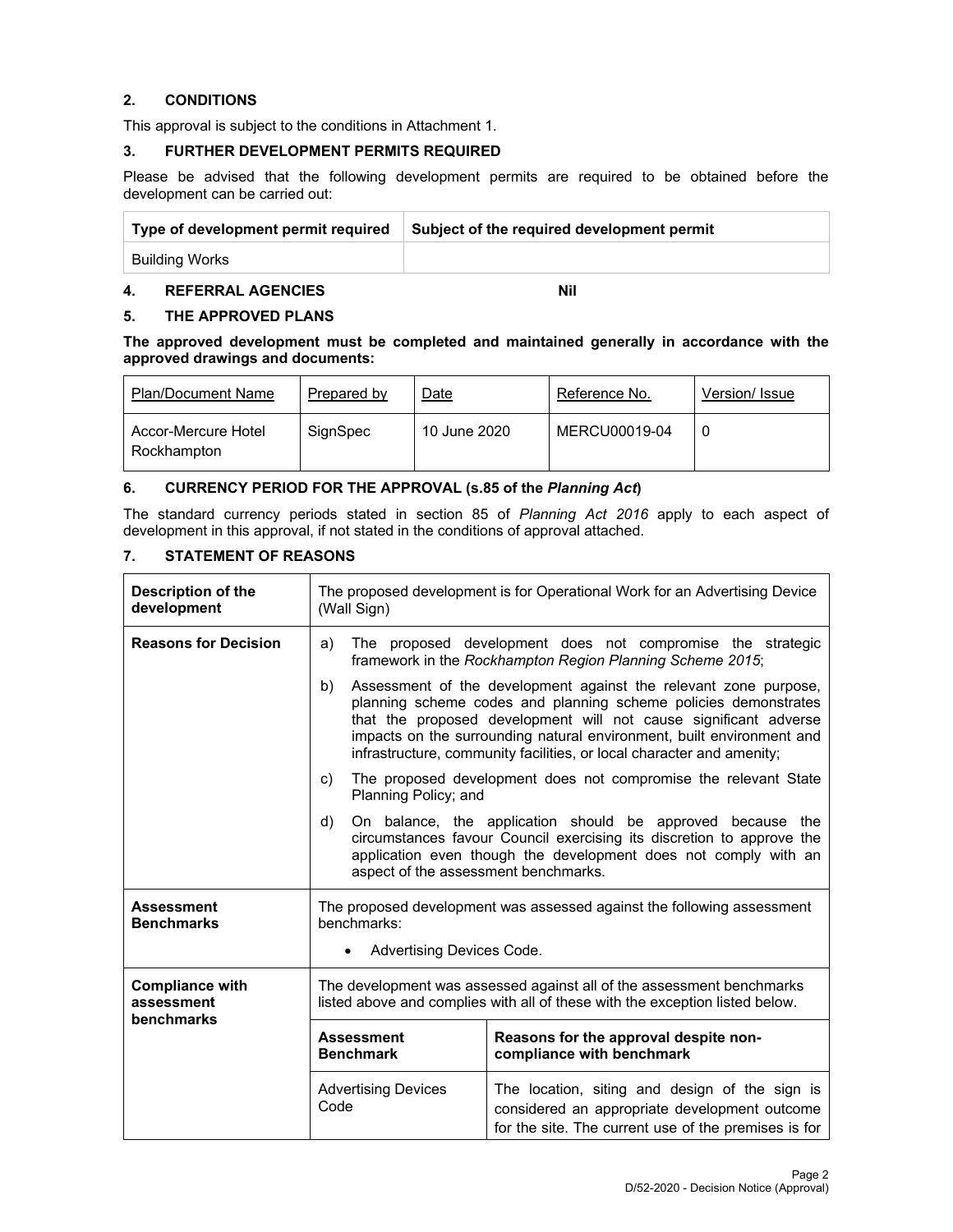|                                            | (PO1)                               | a multi-storey Hotel, and the proposed Wall Sign<br>will provide advertising for this existing purpose.<br>The positioning of the sign on the north-western<br>wall of the Hotel building is appropriate given that<br>this existing wall is blank, the sign does not cover<br>any openings (e.g. windows), and does not project<br>further than 0.2 metres from the wall it is mounted<br>to. |  |  |  |
|--------------------------------------------|-------------------------------------|------------------------------------------------------------------------------------------------------------------------------------------------------------------------------------------------------------------------------------------------------------------------------------------------------------------------------------------------------------------------------------------------|--|--|--|
|                                            |                                     | It is therefore considered that the proposed Wall<br>Sign is compatible with the character of the<br>building which it will be attached and the<br>surrounding streetscape, meaning that visual<br>amenity will not be compromised.                                                                                                                                                            |  |  |  |
| <b>Matters prescribed by</b><br>regulation | The State Planning Policy - Part E; |                                                                                                                                                                                                                                                                                                                                                                                                |  |  |  |
|                                            |                                     | The Central Queensland Regional Plan;                                                                                                                                                                                                                                                                                                                                                          |  |  |  |
|                                            |                                     | The Rockhampton Region Planning Scheme 2015; and                                                                                                                                                                                                                                                                                                                                               |  |  |  |
|                                            | application.                        | The common material, being the material submitted with the                                                                                                                                                                                                                                                                                                                                     |  |  |  |

# **8. APPEAL RIGHTS**

The rights of an applicant to appeal to a tribunal or the Planning and Environment Court against a decision about a development application are set out in chapter 6, part 1 of the *Planning Act 2016*. There may also be a right to make an application for a declaration by a tribunal (see chapter 6, part 2 of the *Planning Act 2016).*

#### *Appeal by an applicant*

An applicant for a development application may appeal to the Planning and Environment Court against the following:

- the refusal of all or part of the development application
- a provision of the development approval
- the decision to give a preliminary approval when a development permit was applied for
- a deemed refusal of the development application.

An applicant may also have a right to appeal to the Development tribunal. For more information, see schedule 1 of the *Planning Act 2016*.

The timeframes for starting an appeal in the Planning and Environment Court are set out in section 229 of the *Planning Act 2016*.

**Attachment 2** is an extract from the *Planning Act 2016* that sets out the applicant's appeal rights and the appeal rights of a submitter.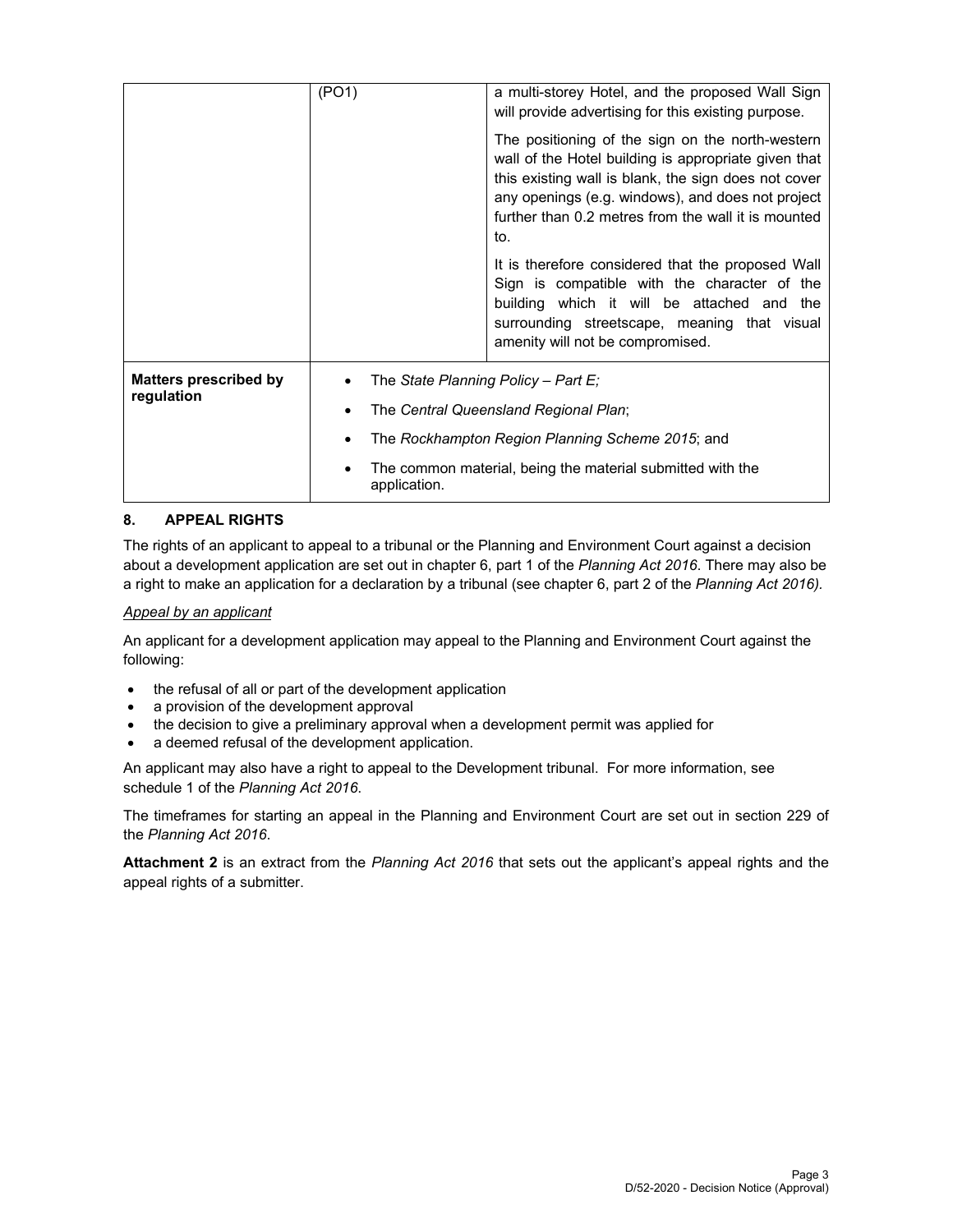## **9. WHEN THE DEVELOPMENT APPROVAL TAKES EFFECT**

This development approval takes effect:

- From the time the decision notice is given – if there is no submitter and the applicant does not appeal the decision to the court.

Or

- When the submitter's appeal period ends – if there is a submitter and the applicant does not appeal the decision to the court.

Or

- Subject to the decision of the court, when the appeal is finally decided – if an appeal is made to the court.

#### **10. ASSESSMENT MANAGER**

| Name: | <b>Philip Benfield</b>   | Signature: | Date: 18 June 2020 |
|-------|--------------------------|------------|--------------------|
|       | <b>OPERATIONAL WORKS</b> |            |                    |
|       | <b>ADMINISTRATOR</b>     |            |                    |

#### **Attachment 1 – Conditions of the approval**

*Part 1* **–** *Conditions imposed by the assessment manager [Note: where a condition is imposed about infrastructure under Chapter 4 of the Planning Act 2016, the relevant provision of the Act under which this condition was imposed must be specified.]*

# **Attachment 2—Extract on appeal rights**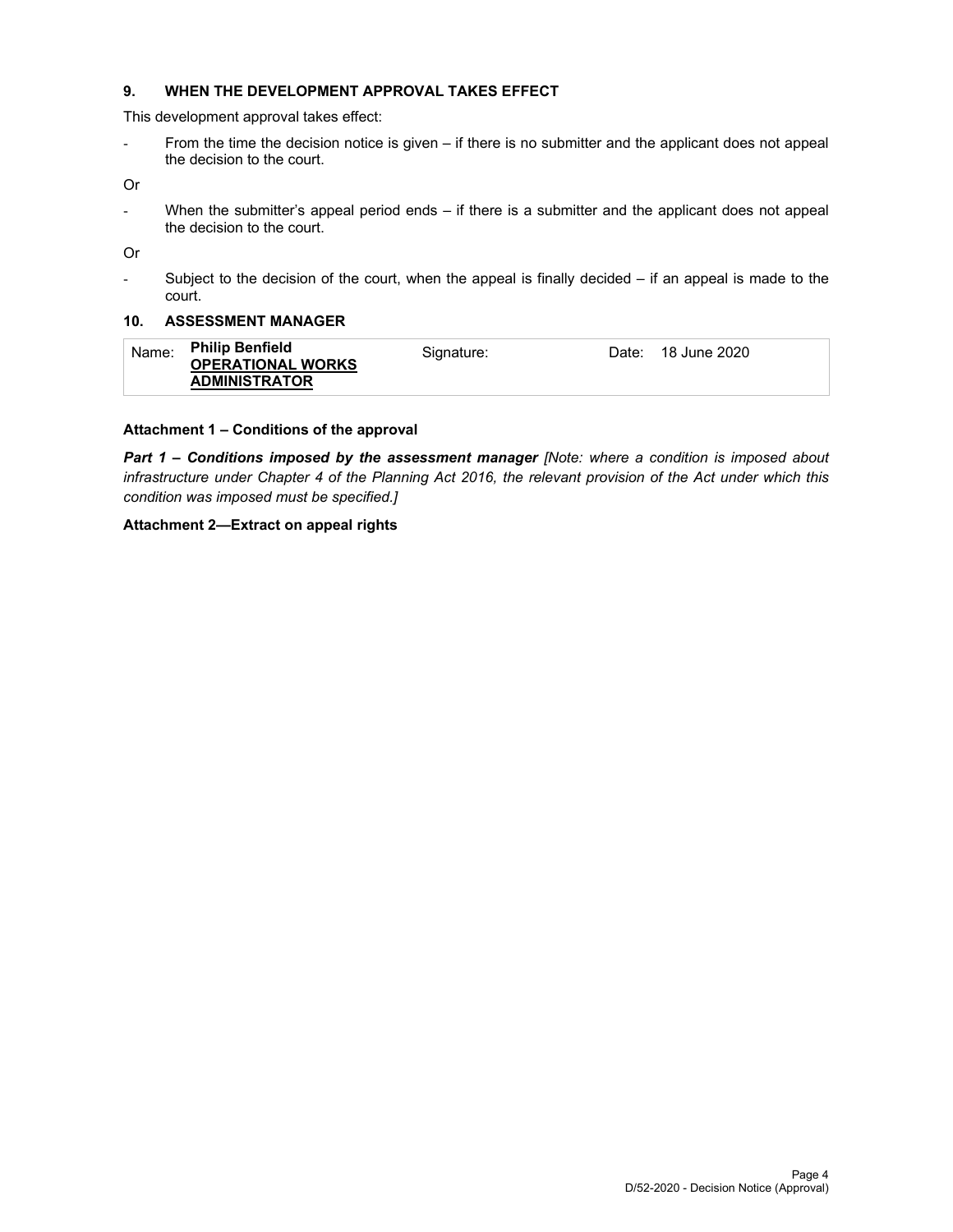

# **Attachment 1 – Part 1 Rockhampton Regional Council Conditions**

*Planning Act 2016* 

# **1.0 ADMINISTRATION**

- 1.1 The Developer is responsible for ensuring compliance with the Conditions of the approval by an employee, agent, contractor or invitee of the Developer.
- 1.2 Where these Conditions refer to "Council" in relation to requiring Council to approve or to be satisfied as to any matter, or conferring on the Council a function, power or discretion, that role of the Council may be fulfilled in whole or in part by a delegate appointed for that purpose by the Council.
- 1.3 All conditions of this approval must be undertaken and completed to the satisfaction of Council, at no cost to Council.
- 1.4 The following further development permits are required prior to the commencement of any works on the site:
	- 1.4.1 Building Works.
- 1.5 Unless otherwise stated, all works must be designed, constructed and maintained in accordance with the relevant Council policies, guidelines and standards.

# **2.0 APPROVED PLANS AND DOCUMENTS**

2.1 The approved advertising device must be completed and maintained generally in accordance with the approved drawings and documents, except where amended by the conditions of this permit.

| <b>Plan/Document Name</b>          | Prepared by | Date | Reference No.                | Version/<br><b>Issue</b> |
|------------------------------------|-------------|------|------------------------------|--------------------------|
| Accor-Mercure Hotel<br>Rockhampton | SignSpec    |      | 10 June 2020   MERCU00019-04 |                          |

- 2.2 A set of the above approved plans are returned to you as the Consultant. The Consultant is to supply one (1) Approved set to the contractor to be retained on site at all times during construction.
- 2.3 Where there is any conflict between the conditions of this approval and the details shown on the approved plans and documents, the conditions of approval must prevail.
- 2.4 Where conditions require the above plans or documents to be amended, the revised document(s) must be submitted for endorsement by Council prior to the submission of a Development Application for Building Works.
- 2.5 Any proposed minor changes to the approved stamped plans during the works will be generally considered minor amendments and require Council's approval. The stamped amended plans and a covering letter will be forwarded to the applicant.

# **3.0 OPERATING PROCEDURE**

- 3.1 All advertising devices must only display or advertise a matter associated with the primary purpose for which the premises are used, or the purpose stated in this approval.
- 3.2 All text and images displayed on the approved advertising device:
	- 3.2.1 must be static;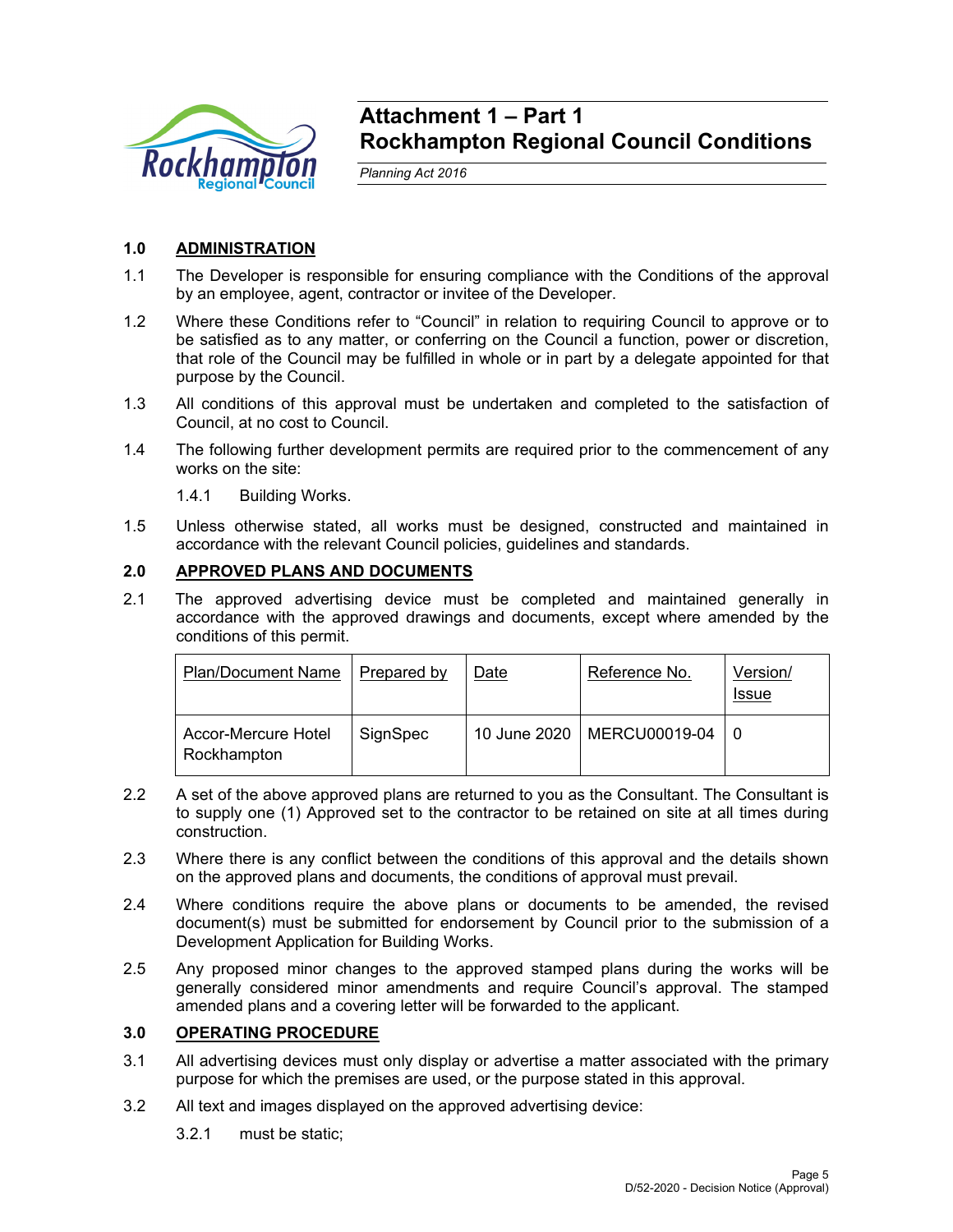- 3.2.2 must not imitate a traffic control device, move contrary to any traffic control device or include traffic instructions (for example 'stop'); and
- 3.2.3 must not involve moving parts or flashing lights.
- 3.3 Any lighting devices associated with the advertising device, such as sensory lighting, must be positioned on the site and shielded so as not to cause glare or other nuisance to nearby residents or motorists. Night lighting must be designed, constructed and operated in accordance with '*Australian Standard AS4282 – Control of the obtrusive effects of outdoor lighting' and 'Civil Aviation Safety Authority (CASA) Guidelines: Lighting in the vicinity of aerodromes: Advice to lighting designers'.*

# **4.0 LUMINANCE**

4.1 Luminance levels of the advertising device must not exceed the applicable levels listed in Table 2 below.

# **Table 2: Luminance levels for Advertising Devices (Source: OMA)**

| <b>Lighting Condition</b>                     | Zone 1             | Zone 2             | $\mathsf{Zone}\ 3$       |
|-----------------------------------------------|--------------------|--------------------|--------------------------|
| Full Sun on Sign face                         | Maximum<br>Output  | Maximum<br>Output  | <b>Maximum</b><br>Output |
| Day Time Luminance                            | 6000-7000<br>cd/m2 | 6000-7000<br>cd/m2 | 6000-7000<br>cd/m2       |
| Morning/Evening/Twilight/inclement<br>weather | 1000 cd/m2         | 700 cd/m2          | 600 cd/m2                |
| Night Time                                    | 500 cd/m2          | 350 cd/m2          | 300 cd/m2                |

Note:

- Zone 1 very high ambient off street lighting i.e central city locations
- Zone 2 high to medium off street ambient lighting
- Zone 3 low levels of off street ambient lighting, i.e. most residential areas, rural areas.

# **5.0 ASSET MANAGEMENT**

- 5.1 Any damage to, or alterations necessary, to electricity, telephone, water mains, sewerage mains, stormwater drains, and/or public utility installations resulting from the development or in connection with the development, must be undertaken immediately, at no cost to Council, and completed within the following timeframes:
	- 5.1.1 where damage causes a hazard to pedestrian/traffic safety or interrupts a community service, immediately; or
	- 5.1.2 as soon as reasonably possible as agreed with Council.

# **6.0 ADVERTISING DEVICE CONSTRUCTION AND MAINTENANCE**

- 6.1 Council reserves the right for uninterrupted access to the site at all times during construction.
- 6.2 All Construction work and other associated activities are permitted only between 0630 hours and 1800 hours Monday to Saturday. No work is permitted on Sundays or public holidays. All requirements of the *Environmental Protection Act 1994* and the *Environmental Protection Regulation 2019* must be observed at all times.
- 6.3 All construction materials, waste, waste skips, machinery and contractors' vehicles must be located and stored or parked within the site.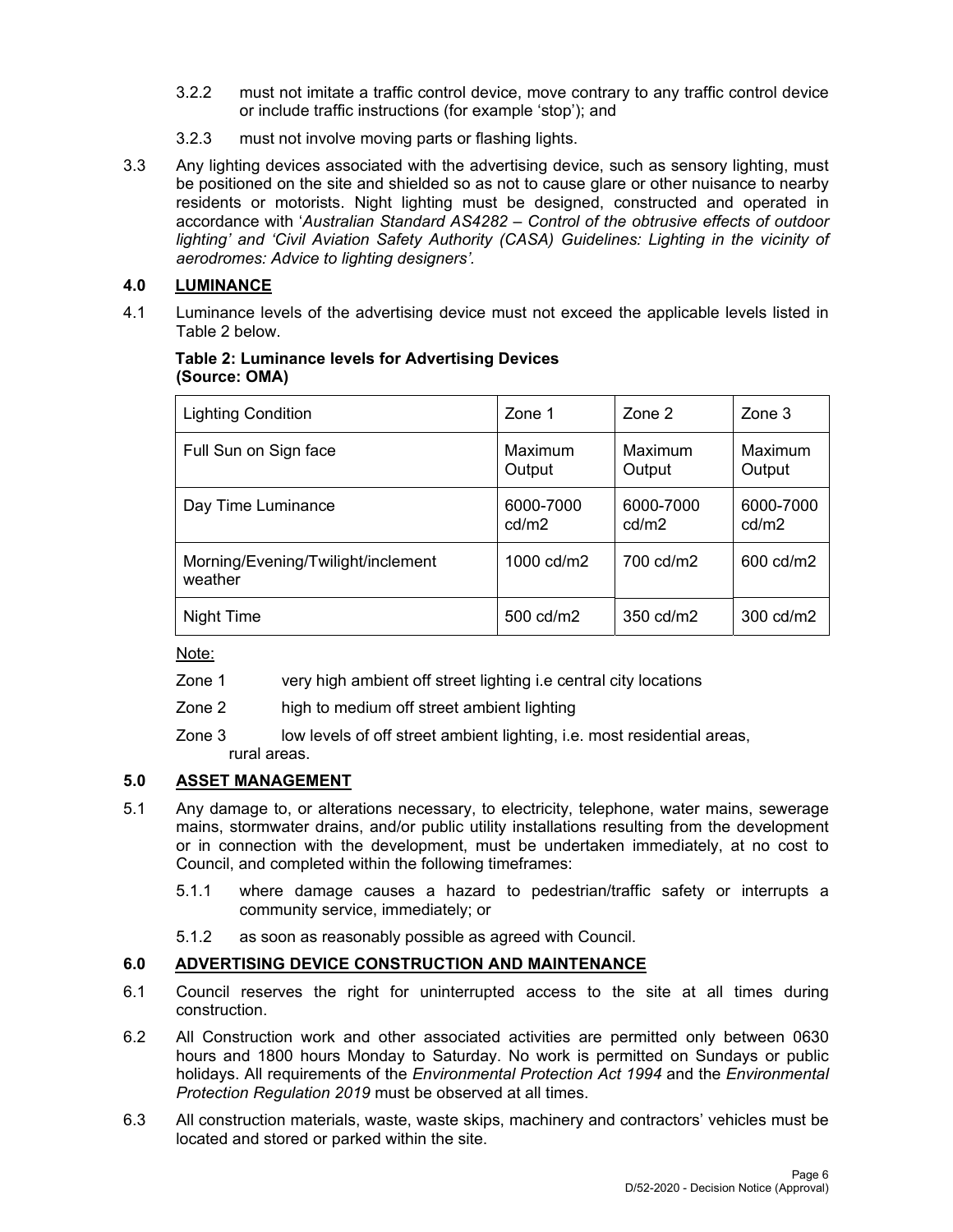- 6.4 Any proposed works within the vicinity (or zone of influence) of existing Council infrastructure will not adversely affect the integrity of the infrastructure. Any restoration works required on existing Council infrastructure as a result of proposed works will be at the developer's expense.
- 6.5 All conduits, wiring, switches or other control apparatus installed on an Advertising Device must be concealed from general view, with control apparatus secured in a manner to prevent unauthorised entry and display setting tampering.
- 6.6 All electrical services and systems must comply with *Australian and New Zealand Standard AS/NZS 3000:2007* – "Electrical Installations".
- 6.7 All advertising devices must be maintained at all times on the premises by the owner of the premises to the same standard as it was when it was installed,

Be maintained in a safe, clean, condition that does not adversely impact the visual amenity

# **ADVISORY NOTES**

NOTE 1. Aboriginal Cultural Heritage Act 2003

It is advised that under Section 23 of the *Aboriginal Cultural Heritage Act 2003*, a person who carries out an activity must take all reasonable and practicable measures to ensure the activity does not harm Aboriginal Cultural Heritage (the "cultural heritage duty of care"). Maximum penalties for breaching the duty of care are listed in the Aboriginal Cultural Heritage legislation. The information on Aboriginal Cultural Heritage is available on the Department of Aboriginal and Torres Strait Islander Partnerships website www.datsip.qld.gov.au.

# NOTE 2. General Environmental Duty

General environmental duty under the *Environmental Protection Act 1994* prohibits unlawful environmental nuisance caused by noise, aerosols, particles, dust, ash, fumes, light, odour or smoke beyond the boundaries of the development site during all stages of the development including earthworks, construction and operation.

# NOTE 3. General Safety Of Public During Construction

The *Work Health and Safety Act 2011* and *Manual of Uniform Traffic Control Devices* must be complied with in carrying out any construction works, and to ensure safe traffic control and safe public access in respect of works being constructed on a road.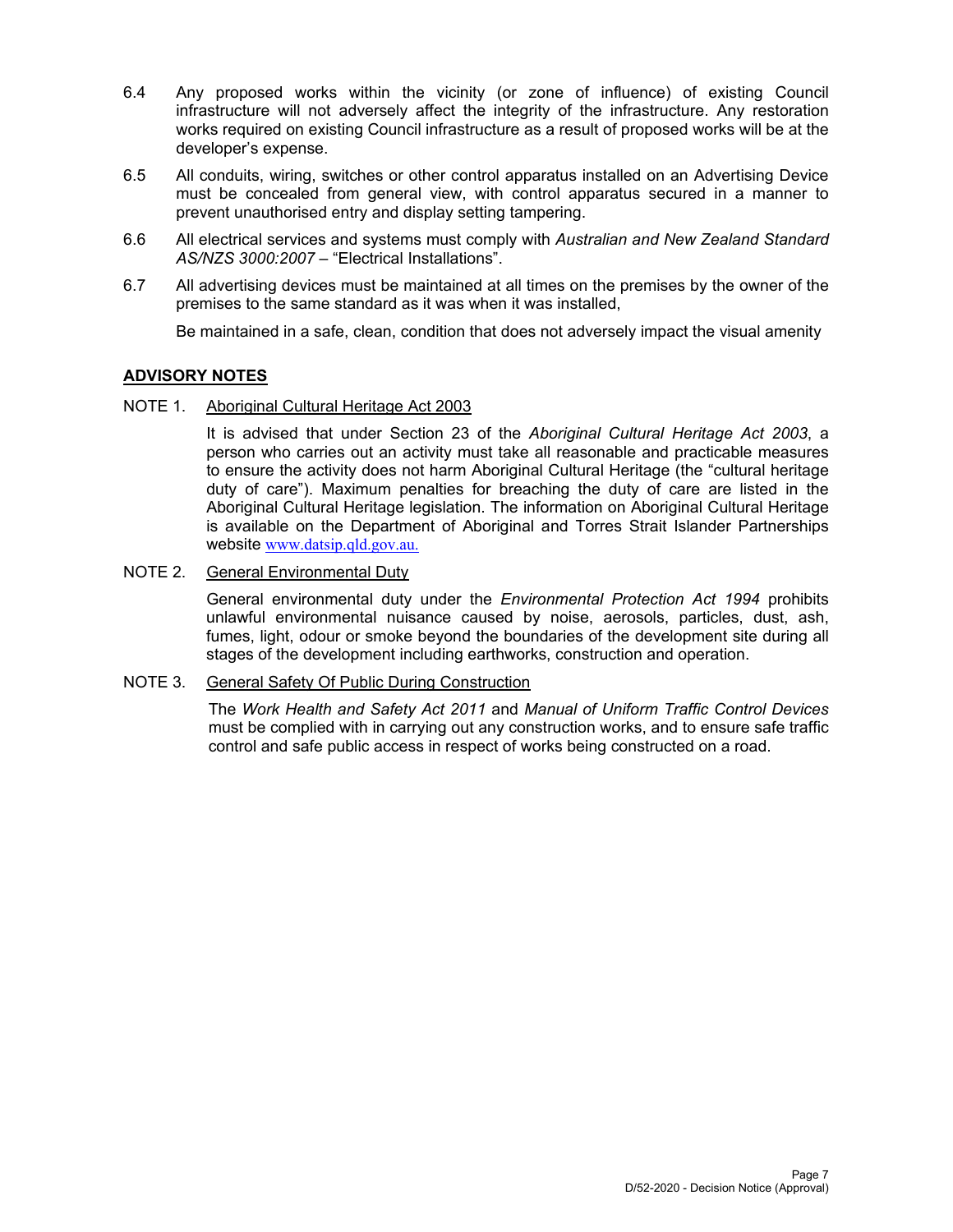

# **Attachment 2 - Appeal Rights**

*PLANNING ACT 2016*

The following is an extract from the *Planning Act 2016 (Chapter 6)*

# *Appeal rights*

#### *229 Appeals to tribunal or P&E Court*

- (1) Schedule 1 states—
	- (a) matters that may be appealed to— (i) either a tribunal or the P&E Court; or (ii) only a tribunal; or (iii) only the P&E Court; and
	- (b) the person—
		- (i) who may appeal a matter (the **appellant**); and
		- (ii) who is a respondent in an appeal of the matter; and (iii) who is a co-respondent in an appeal of the matter; and
		- (iv) who may elect to be a co-respondent in an appeal of the matter.
- (2) An appellant may start an appeal within the appeal period.
- (3) The **appeal period** is—
	- (a) for an appeal by a building advisory agency—10 business days after a decision notice for the decision is given to the agency or
	- (b) for an appeal against a deemed refusal—at any time after the deemed refusal happens; or
	- (c) for an appeal against a decision of the Minister, under chapter 7, part 4, to register premises or to renew the registration of premises—20 business days after a notice is published under section 269(3)(a) or (4); or
	- (d) for an appeal against an infrastructure charges notice— 20 business days after the infrastructure charges notice is given to the person; or
	- (e) for an appeal about a deemed approval of a development application for which a decision notice has not been given—30 business days after the applicant gives the deemed approval notice to the assessment manager; or
	- (f) for any other appeal—20 business days after a notice of the decision for the matter, including an enforcement notice, is given to the person.

#### Note—

See the P&E Court Act for the court's power to extend the appeal period.

- (4) Each respondent and co-respondent for an appeal may be heard in the appeal.
- (5) If an appeal is only about a referral agency's response, the assessment manager may apply to the tribunal or P&E Court to withdraw from the appeal.
- (6) To remove any doubt, it is declared that an appeal against an infrastructure charges notice must not be about— (a) the adopted charge itself; or
	- (b) for a decision about an offset or refund—
		- (i) the establishment cost of trunk infrastructure identified in a LGIP; or
		- (ii) the cost of infrastructure decided using the method
	- included in the local government's charges resolution.

# **230 Notice of appeal**

- (1) An appellant starts an appeal by lodging, with the registrar of the tribunal or P&E Court, a notice of appeal that— (a) is in the approved form; and
	- (b) succinctly states the grounds of the appeal.
- (2) The notice of appeal must be accompanied by the required fee.
- (3) The appellant or, for an appeal to a tribunal, the registrar must, within the service period, give a copy of the notice of appeal to—
- (a) the respondent for the appeal; and
- (b) each co-respondent for the appeal; and
- (c) for an appeal about a development application under schedule 1, table 1, item 1—each principal submitter for the development application; and
- (d) for an appeal about a change application under schedule 1, table 1, item 2—each principal submitter for the change application; and
- (e) each person who may elect to become a co-respondent for the appeal, other than an eligible submitter who is not a principal submitter in an appeal under paragraph (c) or (d); and
- (f) for an appeal to the P&E Court—the chief executive; and
- (g) for an appeal to a tribunal under another Act—any other person who the registrar considers appropriate.
- (4) The **service period** is—
	- (a) if a submitter or advice agency started the appeal in the P&E Court-2 business days after the appeal is started; or
	- (b) otherwise—10 business days after the appeal is started.
- (5) A notice of appeal given to a person who may elect to be a co-respondent must state the effect of subsection
- (6) A person elects to be a co-respondent by filing a notice of election, in the approved form, within 10 business days
	- after the notice of appeal is given to the person*.*
- **231 Other appeals**
- (1) Subject to this chapter, schedule 1 and the P&E Court Act, unless the Supreme Court decides a decision or other matter under this Act is affected by jurisdictional error, the decision or matter is non-appealable.
- (2) The Judicial Review Act 1991, part 5 applies to the decision or matter to the extent it is affected by jurisdictional error.
- (3) A person who, but for subsection (1) could have made an application under the Judicial Review Act 1991 in relation to the decision or matter, may apply under part 4 of that Act for a statement of reasons in relation to the decision or matter.
- (4) In this section— **decision** includes—
	- (a) conduct engaged in for the purpose of making a decision; and
	- (b) other conduct that relates to the making of a decision; and
	- (c) the making of a decision or the failure to make a decision; and
	- (d) a purported decision; and
	- (e) a deemed refusal.

**non-appealable**, for a decision or matter, means the decision or matter—

- (a) is final and conclusive; and
- (b) may not be challenged, appealed against, reviewed, quashed, set aside or called into question in any other way under the Judicial Review Act 1991 or otherwise, whether by the Supreme Court, another court, a tribunal or another entity; and
- (c) is not subject to any declaratory, injunctive or other order of the Supreme Court, another court, a tribunal or another entity on any ground.

#### **232 Rules of the P&E Court**

- (1) A person who is appealing to the P&E Court must comply with the rules of the court that apply to the appeal.
- (2) However, the P&E Court may hear and decide an appeal even if the person has not complied with rules of the P&E Court.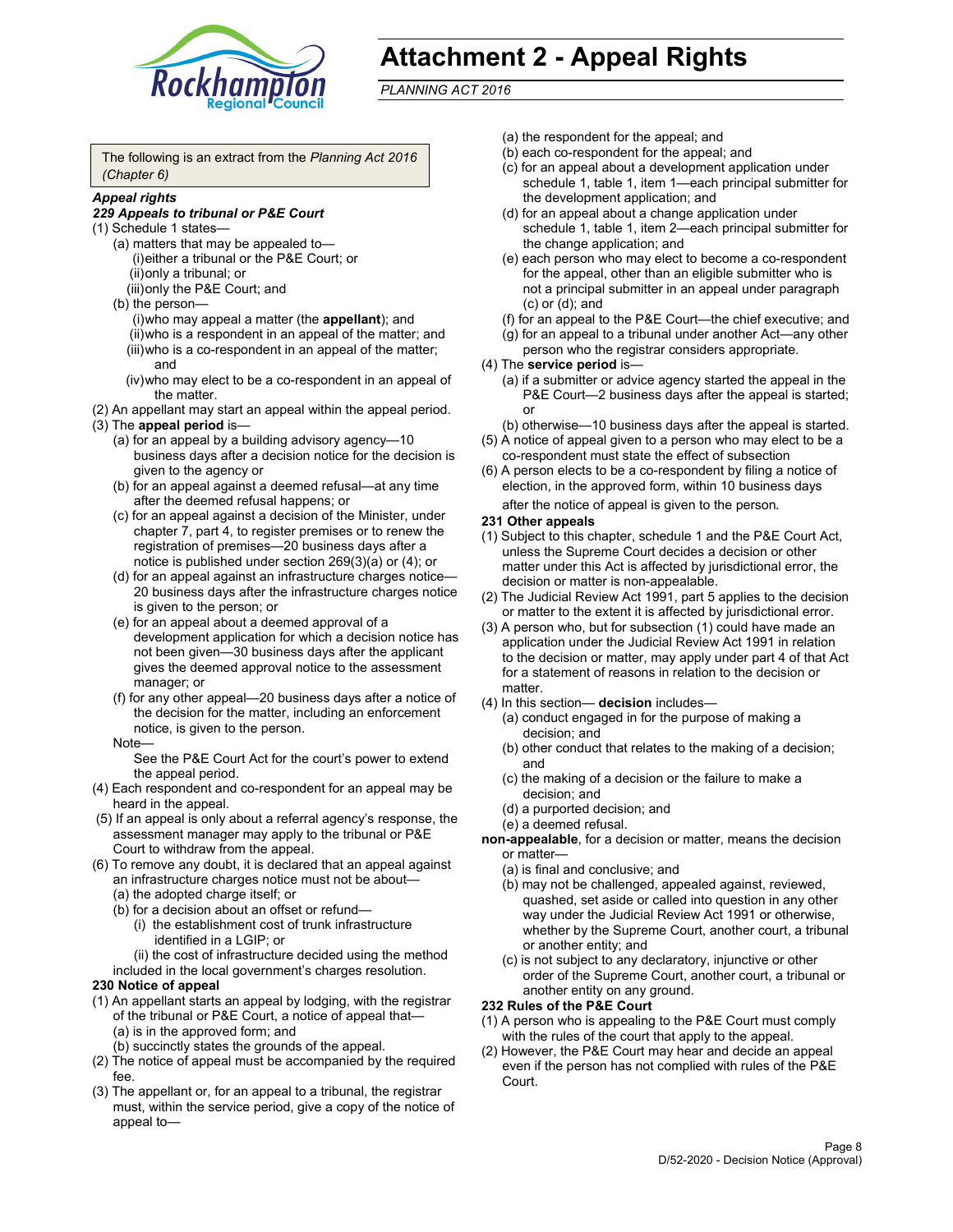

# **Appeal Rights**

*PLANNING ACT 2016*

# **Schedule 1**

# **Appeals section 229**

- **1 Appeal rights and parties to appeals**
- (1) Table 1 states the matters that may be appealed to—(a) the P&E court; or (b) a tribunal.
- (2) However, table 1 applies to a tribunal only if the matter involves—
	- (a) the refusal, or deemed refusal of a development application, for—
	- (i) a material change of use for a classified building; or
	- (ii) operational work associated with building work, a retaining wall, or a tennis court; or
	- (b) a provision of a development approval for—
	- (i) a material change of use for a classified building; or
- (ii) operational work associated with building work, a retaining wall, or a tennis court; or
	- (c) if a development permit was applied for—the decision to give a preliminary approval for— (i) a material change of use for a classified building; or
		- (ii) operational work associated with building work, a retaining wall, or a tennis court; or
	- (d) a development condition if—
		- (i) the development approval is only for a material change of use that involves the use of a building classified under the Building Code as a class 2 building; and
		- (ii) the building is, or is proposed to be, not more than 3 storeys; and
		- (iii) the proposed development is for not more than 60 sole-occupancy units; or
	- (e) a decision for, or a deemed refusal of, an extension application for a development approval that is only for a material change of use of a classified building; or
	- (f) a decision for, or a deemed refusal of, a change application for a development approval that is only for a material change of use of a classified building; or
	- (g) a matter under this Act, to the extent the matter relates to—
		- (i) the Building Act, other than a matter under that Act that may or must be decided by the Queensland Building and Construction Commission; or
		- (ii) the Plumbing and Drainage Act, part 4 or 5; or
	- (h) a decision to give an enforcement notice in relation to a matter under paragraphs (a) to (g); or
	- (i) a decision to give an infrastructure charges notice; or
	- (j) the refusal, or deemed refusal, of a conversion application; or
	- (k) a matter that, under another Act, may be appealed to the tribunal; or
	- (l) a matter prescribed by regulation.
- (3) Also, table 1 does not apply to a tribunal if the matter
	- involves—
		- (a) for a matter in subsection  $(2)(a)$  to  $(d)$ 
			- (i) a development approval for which the development application required impact assessment; and
			- (ii) a development approval in relation to which the assessment manager received a properly made submission for the development application; or
	- (b) a provision of a development approval about the identification or inclusion, under a variation approval, of a matter for the development.
- (4) Table 2 states the matters that may be appealed only to the P&E Court.
- (5) Table 3 states the matters that may be appealed only to the tribunal.
- (6) In each table—
	- (a) column 1 states the appellant in the appeal; and
	- (b) column 2 states the respondent in the appeal; and
	- (c) column 3 states the co-respondent (if any) in the appeal; and
	- (d) column 4 states the co-respondents by election (if any) in the appeal.
- (7) If the chief executive receives a notice of appeal under section 230(3)(f), the chief executive may elect to be a corespondent in the appeal.

| Table 1<br>Appeals to the P&E Court and, for certain matters, to a tribunal                                                                                                                                                                                                                                                                    |                           |                                         |                                                       |  |  |
|------------------------------------------------------------------------------------------------------------------------------------------------------------------------------------------------------------------------------------------------------------------------------------------------------------------------------------------------|---------------------------|-----------------------------------------|-------------------------------------------------------|--|--|
| 1. Development applications<br>An appeal may be made against-<br>(a) the refusal of all or part of the development application; or<br>(b) the deemed refusal of the development application; or<br>(c) a provision of the development approval; or<br>(d) if a development permit was applied for—the decision to give a preliminary approval. |                           |                                         |                                                       |  |  |
| Column 1                                                                                                                                                                                                                                                                                                                                       | Column 2                  | Column 3                                | Column 4                                              |  |  |
| Appellant                                                                                                                                                                                                                                                                                                                                      | Respondent                | Co-respondent                           | Co-respondent by election                             |  |  |
| $(if$ any)<br>$(if$ any)                                                                                                                                                                                                                                                                                                                       |                           |                                         |                                                       |  |  |
| The applicant                                                                                                                                                                                                                                                                                                                                  | The assessment<br>manager | If the appeal is about<br>a concurrence | 1 A concurrence agency that is<br>not a co-respondent |  |  |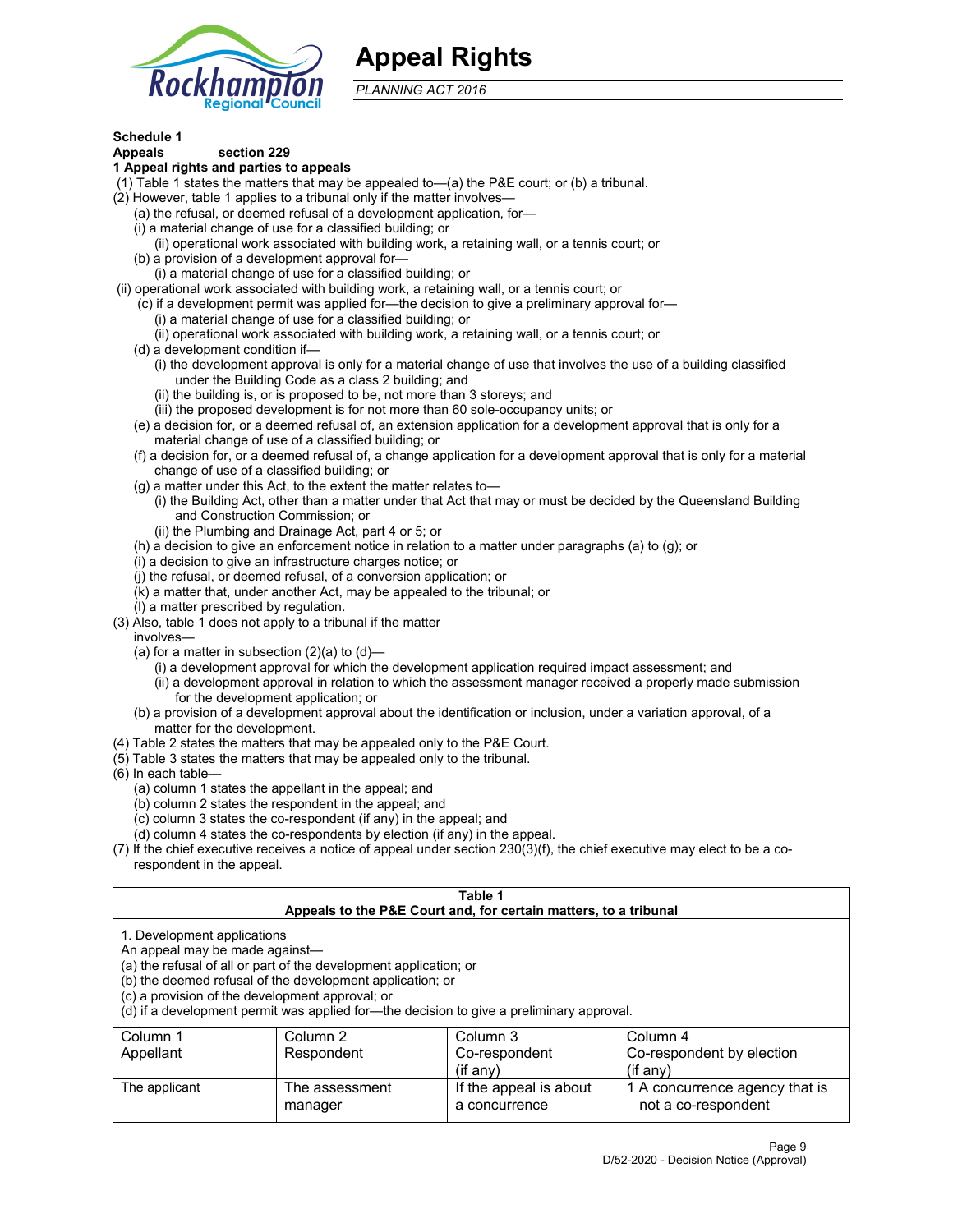| Table 1<br>Appeals to the P&E Court and, for certain matters, to a tribunal                                                                                                                             |                                   |                                                                 |                                                                                                                                                                                                                                                                                                                                                 |  |
|---------------------------------------------------------------------------------------------------------------------------------------------------------------------------------------------------------|-----------------------------------|-----------------------------------------------------------------|-------------------------------------------------------------------------------------------------------------------------------------------------------------------------------------------------------------------------------------------------------------------------------------------------------------------------------------------------|--|
| 2. Change applications<br>An appeal may be made against-<br>(b) a deemed refusal of a change application.                                                                                               |                                   | agency's referral<br>response-the<br>concurrence agency         | 2 If a chosen Assessment<br>manager is the respondent-<br>the prescribed assessment<br>manager<br>3 Any eligible advice agency for<br>the application<br>4 Any eligible submitter for the<br>application<br>(a) a responsible entity's decision for a change application, other than a decision made by the P&E court; or                       |  |
| Column 1<br>Appellant                                                                                                                                                                                   | Column <sub>2</sub><br>Respondent | Column 3<br>Co-respondent<br>(if any)                           | Column 4<br>Co-respondent by election<br>(if any)                                                                                                                                                                                                                                                                                               |  |
| 1 The applicant<br>2 If the responsible<br>entity is the<br>assessment<br>manager-an<br>affected entity that<br>gave a pre-request<br>notice or response<br>notice                                      | The responsible<br>entity         | If an affected entity<br>starts the appeal-the<br>applicant     | 1 A concurrence agency for the<br>development application<br>2 If a chosen assessment<br>manager is the respondent-<br>the prescribed assessment<br>manager<br>3 A private certifier for the<br>development application<br>4 Any eligible advice agency for<br>the change application<br>5 Any eligible submitter for the<br>change application |  |
| 3. Extension applications<br>An appeal may be made against-<br>(a) the assessment manager's decision about an extension application; or<br>(b) a deemed refusal of an extension application.            |                                   |                                                                 |                                                                                                                                                                                                                                                                                                                                                 |  |
| Column 1<br>Appellant                                                                                                                                                                                   | Column <sub>2</sub><br>Respondent | Column 3<br>Co-respondent<br>(if any)                           | Column 4<br>Co-respondent by election<br>(if any)                                                                                                                                                                                                                                                                                               |  |
| 1 The applicant<br>1<br>For a matter other<br>2<br>than a deemed<br>refusal of an<br>extension<br>application $-$ a<br>concurrence<br>agency, other than<br>the chief executive,<br>for the application | The assessment<br>manager         | If a concurrence<br>agency starts the<br>appeal - the applicant | If a chosen assessment<br>manager is the respondent - the<br>prescribed assessment manager                                                                                                                                                                                                                                                      |  |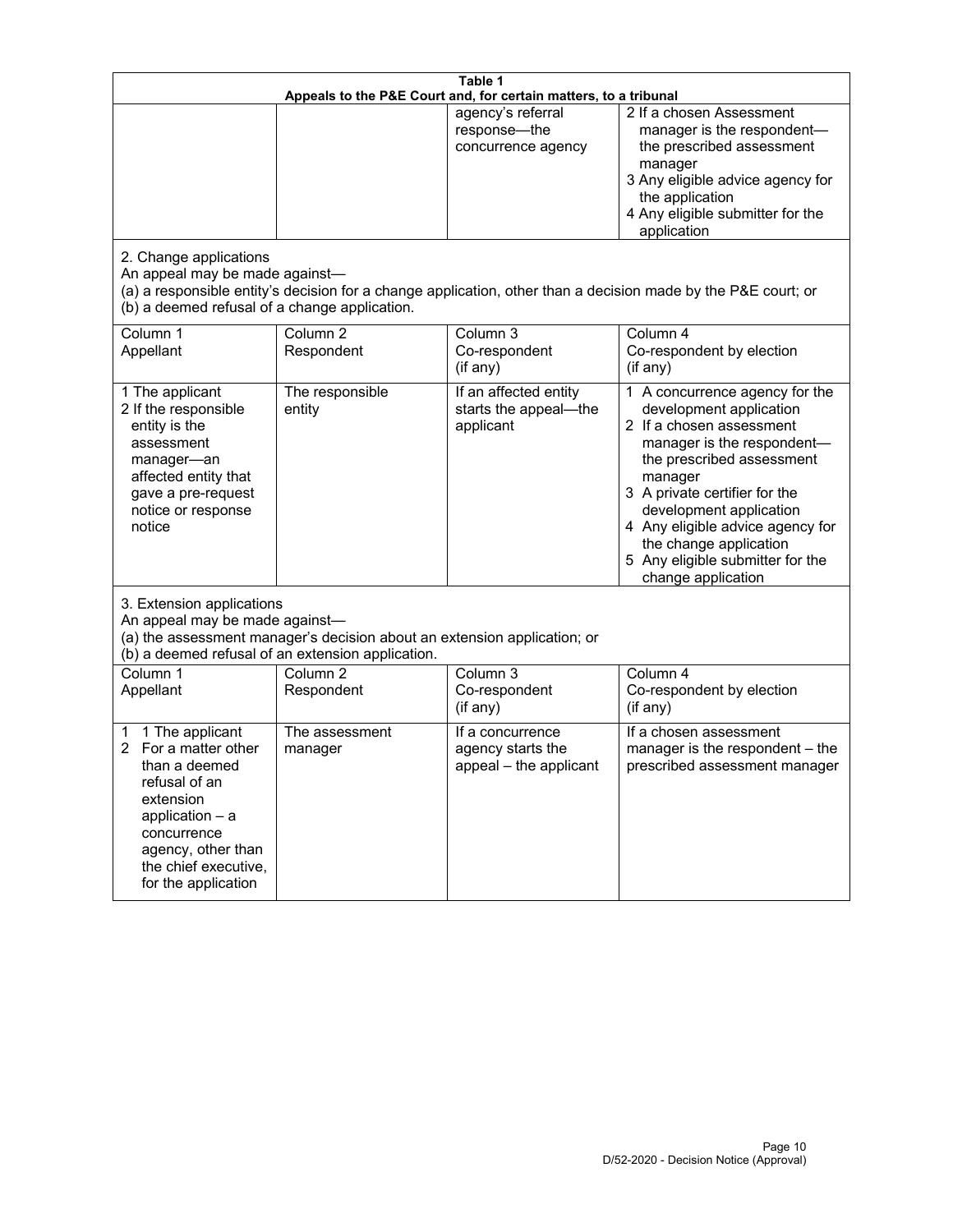#### **Table 1 Appeals to the P&E Court and, for certain matters, to a tribunal**

4. Infrastructure charges notices

An appeal may be made against an infrastructure charges notice on 1 or more of the following grounds

- a) The notice involved an error relating to
	- (i) The application of the relevant adopted charge; or

Examples of errors in applying an adopted charge –

- The incorrect application of gross floor area for a non-residential development
- Applying an incorrect 'use category', under a regulation, to the development
- (i) The working out of extra demands, for section 120; or
- (ii) An offset or refund; or
- b) The was no decision about an offset or refund; or
- c) If the infrastructure charges notice states a refund will be given the timing for giving the refund; or
- d) The amount of the charge is so unreasonable that no reasonable relevant local government could have imposed the amount.

| Column 1<br>Appellant                                    | Column 2<br>Respondent                                                    | Column 3<br>Co-respondent<br>(if any) | Column 4<br>Co-respondent by election<br>(if any) |
|----------------------------------------------------------|---------------------------------------------------------------------------|---------------------------------------|---------------------------------------------------|
| The person given the<br>Infrastructure charges<br>notice | The local government<br>that gave the<br>infrastructure charges<br>notice |                                       |                                                   |

5. Conversion applications

An appeal may be made against—

(a) the refusal of a conversion application; or

(b) a deemed refusal of a conversion application.

| Column 1      | Column 2                | Column 3      | Column 4                  |
|---------------|-------------------------|---------------|---------------------------|
| Appellant     | Respondent              | Co-respondent | Co-respondent by election |
|               |                         | $(if$ any)    | (i f any)                 |
| The applicant | The local government    |               |                           |
|               | to which the conversion |               |                           |
|               | application was made    |               |                           |

6. Enforcement notices

An appeal may be made against the decision to give an enforcement notice.

| Column 1<br>Appellant                      | Column 2<br>Respondent       | Column 3<br>Co-respondent<br>(if any) | Column 4<br>Co-respondent by election<br>(i f any)                                                                                                                         |
|--------------------------------------------|------------------------------|---------------------------------------|----------------------------------------------------------------------------------------------------------------------------------------------------------------------------|
| The person given the<br>enforcement notice | The enforcement<br>authority |                                       | If the enforcement authority is<br>not the local government for<br>the premises in relation to which<br>the offence is alleged to have<br>happened-the local<br>government |

#### **Table 2 Appeals to the P&E Court only**

1. Appeals from tribunal

An appeal may be made against a decision of a tribunal, other than a decision under

section 252, on the ground of—

(a) an error or mistake in law on the part of the tribunal; or

(b) jurisdictional error.

| Column 1<br>Appellant                             | Column 2<br>Respondent                                    | Column 3<br>Co-respondent<br>$(if$ any) | Column 4<br>Co-respondent by election<br>$(if$ any) |
|---------------------------------------------------|-----------------------------------------------------------|-----------------------------------------|-----------------------------------------------------|
| A party to the<br>proceedings for the<br>decision | The other party to the<br>proceedings for the<br>decision | $\overline{\phantom{a}}$                |                                                     |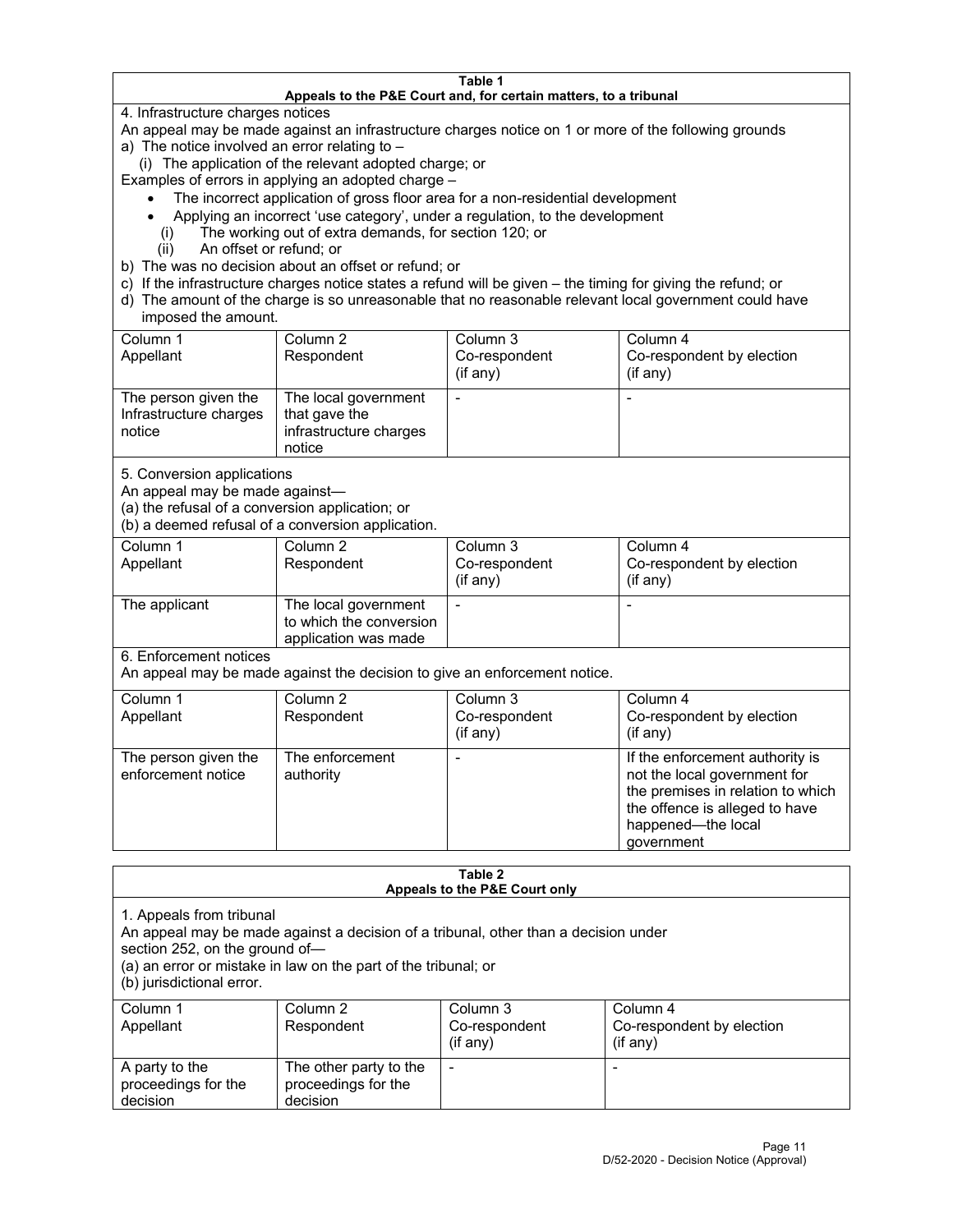#### **Table 2 Appeals to the P&E Court only**

2. Eligible submitter appeals

An appeal may be made against the decision to give a development approval, or an approval for a change application, to the extent that the decision relates to—

(a) any part of the development application for the development approval that required impact assessment; or (b) a variation request.

| Column 1<br>Appellant                                                                                                                                                                        | Column 2<br>Respondent                                                                                                     | Column 3<br>Co-respondent<br>(if any)                                                                                   | Column 4<br>Co-respondent by election<br>(if any)    |
|----------------------------------------------------------------------------------------------------------------------------------------------------------------------------------------------|----------------------------------------------------------------------------------------------------------------------------|-------------------------------------------------------------------------------------------------------------------------|------------------------------------------------------|
| 1 For a development<br>application-an<br>eligible submitter for<br>the development<br>application<br>2 For a change<br>application-an<br>eligible submitter for<br>the change<br>application | 1 For a development<br>application—the<br>assessment<br>manager<br>2 For a change<br>application-the<br>responsible entity | 1 The applicant<br>2 If the appeal is<br>about a concurrence<br>agency's referral<br>response—the<br>concurrence agency | Another eligible<br>submitter for the<br>application |

3. Eligible submitter and eligible advice agency appeals

An appeal may be made against a provision of a development approval, or failure to

include a provision in the development approval, to the extent the matter relates to—

(a) any part of the development application or the change application, for the development approval, that required impact assessment; or

(b) a variation request.

| Column 1<br>Appellant                                                                                                                                                                                                                                                                         | Column <sub>2</sub><br>Respondent                                                                                          | Column <sub>3</sub><br>Co-respondent<br>(if any)                                                                        | Column 4<br>Co-respondent by election<br>(if any) |  |
|-----------------------------------------------------------------------------------------------------------------------------------------------------------------------------------------------------------------------------------------------------------------------------------------------|----------------------------------------------------------------------------------------------------------------------------|-------------------------------------------------------------------------------------------------------------------------|---------------------------------------------------|--|
| 1 For a development<br>application-an<br>eligible submitter for<br>the development<br>application<br>2 For a change<br>application-an<br>eligible submitter for<br>the change<br>application<br>3 An eligible advice<br>agency for the<br>development<br>application or<br>change application | 1 For a development<br>application-the<br>assessment<br>manager<br>2 For a change<br>application-the<br>responsible entity | 1 The applicant<br>2 If the appeal is<br>about a concurrence<br>agency's referral<br>response-the<br>concurrence agency | Another eligible submitter for the<br>application |  |
| 4. Compensation claims<br>An appeal may be made against-<br>(a) a decision under section 32 about a compensation claim; or<br>(b) a decision under section 265 about a claim for compensation; or<br>(c) a deemed refusal of a claim under paragraph (a) or (b).                              |                                                                                                                            |                                                                                                                         |                                                   |  |
| Column <sub>1</sub><br>Appellant                                                                                                                                                                                                                                                              | Column <sub>2</sub><br>Respondent                                                                                          | Column 3<br>Co-respondent<br>(if any)                                                                                   | Column 4<br>Co-respondent by election<br>(if any) |  |
| A person dissatisfied<br>with the decision                                                                                                                                                                                                                                                    | The local<br>government to which<br>the claim was made                                                                     |                                                                                                                         |                                                   |  |
| 5. Registered premises                                                                                                                                                                                                                                                                        |                                                                                                                            |                                                                                                                         |                                                   |  |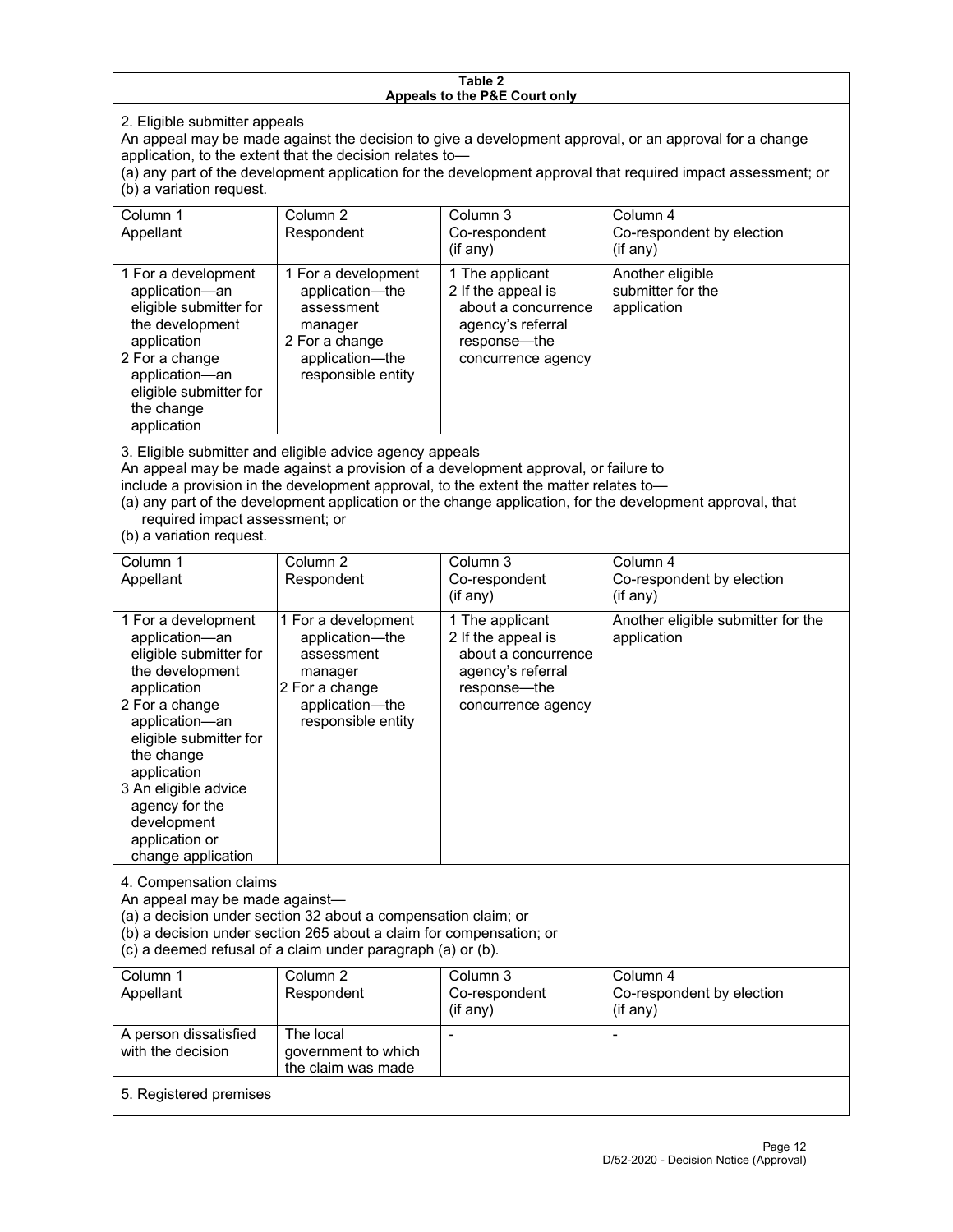| Table 2<br>Appeals to the P&E Court only                                                                                                                                                                                                                                                                             |                                   |                                                  |                                                                                                                                                                             |  |
|----------------------------------------------------------------------------------------------------------------------------------------------------------------------------------------------------------------------------------------------------------------------------------------------------------------------|-----------------------------------|--------------------------------------------------|-----------------------------------------------------------------------------------------------------------------------------------------------------------------------------|--|
| An appeal may be made against a decision of the Minister under chapter 7, part 4.                                                                                                                                                                                                                                    |                                   |                                                  |                                                                                                                                                                             |  |
|                                                                                                                                                                                                                                                                                                                      |                                   |                                                  |                                                                                                                                                                             |  |
| Column 1<br>Appellant                                                                                                                                                                                                                                                                                                | Column <sub>2</sub><br>Respondent | Column <sub>3</sub><br>Co-respondent<br>(if any) | Column 4<br>Co-respondent by election<br>$($ if any $)$                                                                                                                     |  |
| 1 A person given a<br>decision notice about<br>the decision<br>2 If the decision is to<br>register premises or<br>renew the<br>registration of<br>premises-an owner<br>or occupier of<br>premises in the<br>affected area for the<br>registered premises<br>who is dissatisfied<br>with the decision                 | The Minister                      |                                                  | If an owner or occupier starts the<br>appeal - the owner of the<br>registered premises                                                                                      |  |
| 6. Local laws<br>An appeal may be made against a decision of a local government, or conditions applied,<br>under a local law about-<br>(a) the use of premises, other than a use that is the natural and ordinary consequence of prohibited<br>development; or<br>(b) the erection of a building or other structure. |                                   |                                                  |                                                                                                                                                                             |  |
| Column 1<br>Appellant                                                                                                                                                                                                                                                                                                | Column <sub>2</sub><br>Respondent | Column 3<br>Co-respondent<br>(if any)            | Column 4<br>Co-respondent by election<br>(if any)                                                                                                                           |  |
| A person who-<br>(a) applied for the<br>decision; and<br>(b) is dissatisfied with<br>the decision or<br>conditions.                                                                                                                                                                                                  | The local government              | $\blacksquare$                                   | $\blacksquare$                                                                                                                                                              |  |
|                                                                                                                                                                                                                                                                                                                      |                                   | Table 3                                          |                                                                                                                                                                             |  |
| Appeals to the tribunal only<br>1. Building advisory agency appeals<br>An appeal may be made against giving a development approval for building work to the extent the building<br>work required code assessment against the building assessment provisions.                                                         |                                   |                                                  |                                                                                                                                                                             |  |
| Column 1<br>Appellant                                                                                                                                                                                                                                                                                                | Column <sub>2</sub><br>Respondent | Column <sub>3</sub><br>Co-respondent<br>(if any) | Column 4<br>Co-respondent by election<br>(if any)                                                                                                                           |  |
| A building advisory<br>agency for the<br>development application<br>related to the approval                                                                                                                                                                                                                          | The assessment<br>manager         | The applicant                                    | 1 A concurrence agency for the<br>development application<br>related to the approval<br>2 A private certifier for the<br>development application<br>related to the approval |  |
| 3. Certain decisions under the Building Act and the Plumbing and Drainage Act<br>An appeal may be made against a decision under-<br>(a) the Building Act, other than a decision made by the Queensland Building and Construction Commission; or<br>(b) the Plumbing and Drainage Act, part 4 or 5.                   |                                   |                                                  |                                                                                                                                                                             |  |
| Column 1<br>Appellant                                                                                                                                                                                                                                                                                                | Column <sub>2</sub><br>Respondent | Column 3<br>Co-respondent<br>(if any)            | Column 4<br>Co-respondent by election<br>(if any)                                                                                                                           |  |